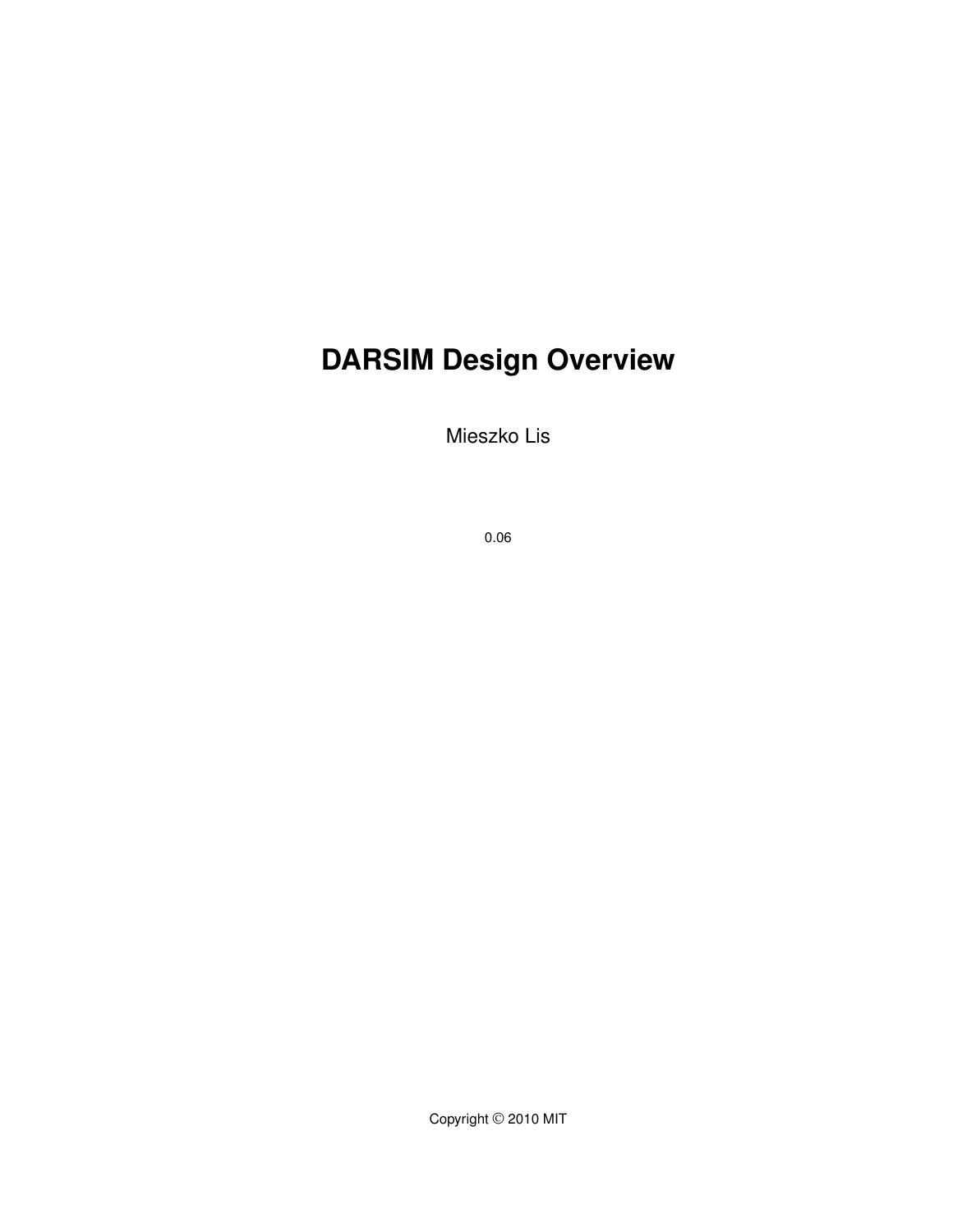# **Contents**

|                | Introduction                                                            |                                                                                                                                       |
|----------------|-------------------------------------------------------------------------|---------------------------------------------------------------------------------------------------------------------------------------|
| $\overline{2}$ | <b>Design Overview</b><br>2.1<br>2.2<br>2.3<br>2.4<br>2.5<br>2.6<br>2.7 | $\overline{1}$<br>$\overline{\phantom{0}}$ 2<br>$\overline{2}$<br>$\overline{\mathbf{3}}$<br>$\overline{\mathbf{3}}$<br>$\mathcal{B}$ |
| 3              | The Life of a Packet<br>3.1<br>3.2<br>3.3<br>3.4                        | 3<br>3<br>$\overline{4}$<br>$\overline{4}$                                                                                            |
|                | References                                                              |                                                                                                                                       |

# **List of Figures**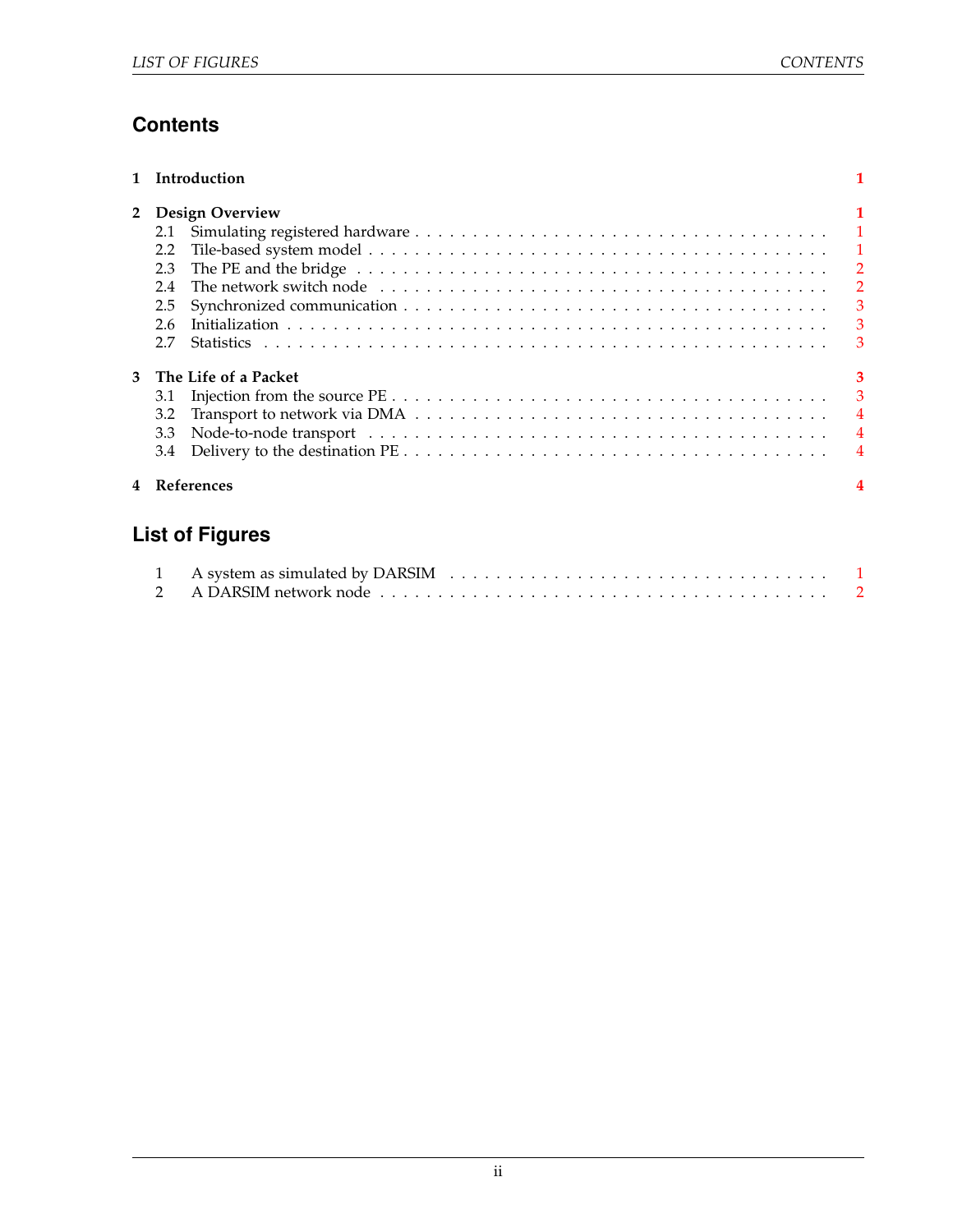# <span id="page-2-0"></span>**1 Introduction**

This document provides an overview of DARSIM parallel cycle-level network-on-chip (NoC) simulator [\[DS\]](#page-5-4), including the major components and their interfaces as well as a trace of a packet as it transits the system.

# <span id="page-2-1"></span>**2 Design Overview**

#### <span id="page-2-2"></span>**2.1 Simulating registered hardware**

Since DARSIM simulates a parallel hardware system inside a partially sequential program at cycle level, it must reflect the parallel behavior of the hardware: all values computed within a single clock cycle and stored in registers become visible simultaneously at the beginning of the next clock cycle. To simulate this, most simulator objects respond to tick positive edge() and tick negative edge() methods, which correspond to the rising and falling edges of the clock; conceptually, computation occurs on the positive clock edge and the results are stored in a shadow state, which then becomes the current state at the next negative clock edge. (See Section [2.5](#page-4-0) for more details).

For cycle-accurate results in a multi-threaded simulation, a the simulation threads must be barriersynchronized on every positive edge and every negative edge. A speed-vs-accuracy tradeoff is possible by performing barrier synchronization less often: while per-flit and per-packet statistics are transmitted with the packets and still accurately measure transit times, the flits may observe different system states and congestions along the way and the results may nevertheless differ (cf. Section [2.7\)](#page-4-2).

#### <span id="page-2-3"></span>**2.2 Tile-based system model**

The DARSIM NoC system model (defined in sys.hpp and sys.cpp) is composed of a number of in-terconnected tiles (defined in tile.hpp and tile.cpp). As shown in Figure [1,](#page-2-4) each tile comprises a processing element (PE), which can be a MIPS CPU simulator or a script-driven injector, a bridge that converts packets to flits, and, finally, the network switch node itself.

Since each tile can be run in a separate thread, inter-tile communication is synchronized using finegrained locks (see Section [2.5\)](#page-4-0). To avoid unnecessary synchronization, each tile has a private independently initialized Mersenne Twister random number generator and collects its own statistics; at the end of the simulation, the per-tile statistics are collected and combined into whole-system statistics.



<span id="page-2-4"></span>**Figure 1** A system as simulated by DARSIM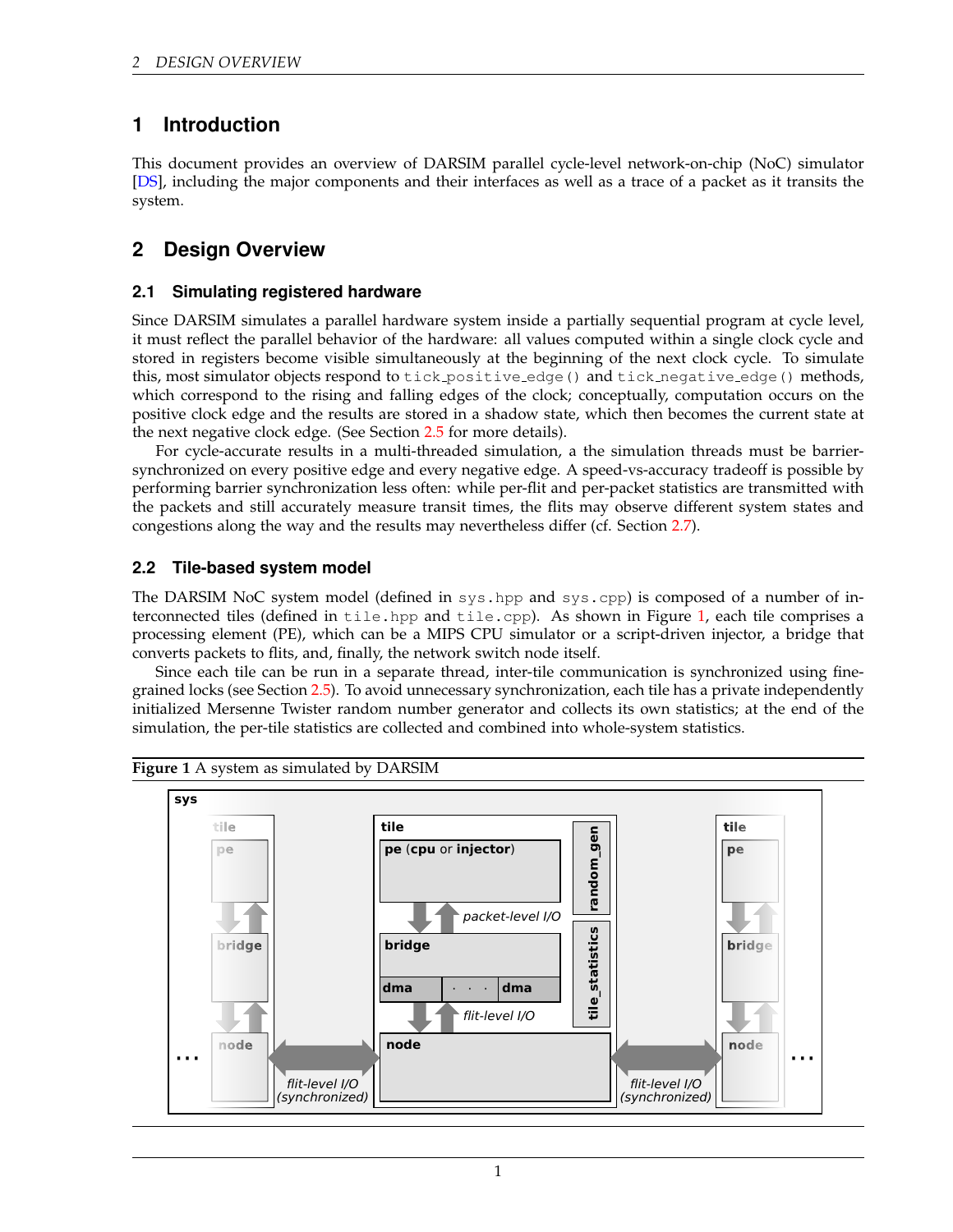#### <span id="page-3-0"></span>**2.3 The PE and the bridge**

In addition to the base pe class (defined in pe. hpp and pe. cpp), DARSIM includes a cycle-level MIPS CPU simulator with a local memory (cpu.hpp and cpu.cpp) and a script-driven injector (in jector.hpp and injector.cpp).

The PE interacts with the network via a bridge (bridge.hpp and bridge.cpp), which exposes a packet-based interface to the PE and a flit-based interface to the network. The bridge exposes a number of incoming queues which the PE can query and interact with, and provides a number of DMA channels for sending and receiving packet data. The processing element can check if any incoming queues have waiting data using bridge::get\_waiting\_queues() and query waiting packets with bridge::get\_queueflow id() and bridge::get queue length(); it can also initiate a packet transfer from one of the incoming queues with bridge::receive(), start an outgoing packet transfer via bridge::send(), and check whether the transfer has completed with  $\text{bridge::get}$  transmission done().

Once the bridge receives a request to send or receive packet data, it claims a free DMA channel (defined in dma.hpp and dma.cpp) if one is available or reports failure if no channels are free. Each DMA channel corresponds to a queue inside the network switch node, and slices the packet into flits ( $f$ lit.hpp and flit.cpp), appending or stripping a head flit as necessary. The transfer itself is driven by the system clock in ingress dma channel::tick positive edge() and egress dma channel::tick positive edge().

#### <span id="page-3-1"></span>**2.4 The network switch node**

The interconnected switch nodes (see Figure [2\)](#page-3-2) that form the network fabric are responsible for delivering flits from the source bridge to the destination bridge. The node (defined in node.hpp and node.cpp) models an ingress-queued wormhole router with highly configurable, table-based route and virtual channel allocation and a configurable crossbar.

<span id="page-3-2"></span>

The ingress class (ingress.hpp and ingress.cpp) models a router ingress port; there is (at least) one ingress for each neighboring network node and one ingress for each connected bridge; each ingress manages a number of virtual queues (virtual\_queue.hpp and virtual\_queue.cpp). Egresses (egress.hpp and egress.cpp) contain no buffering and only hold references to the corresponding neighbor-node ingresses.

Next-hop routes and flow IDs are allocated by router::route() (in router.hpp and router.cpp) whenever a head flit arrives at the front of a virtual queue; the router holds references to all virtual queues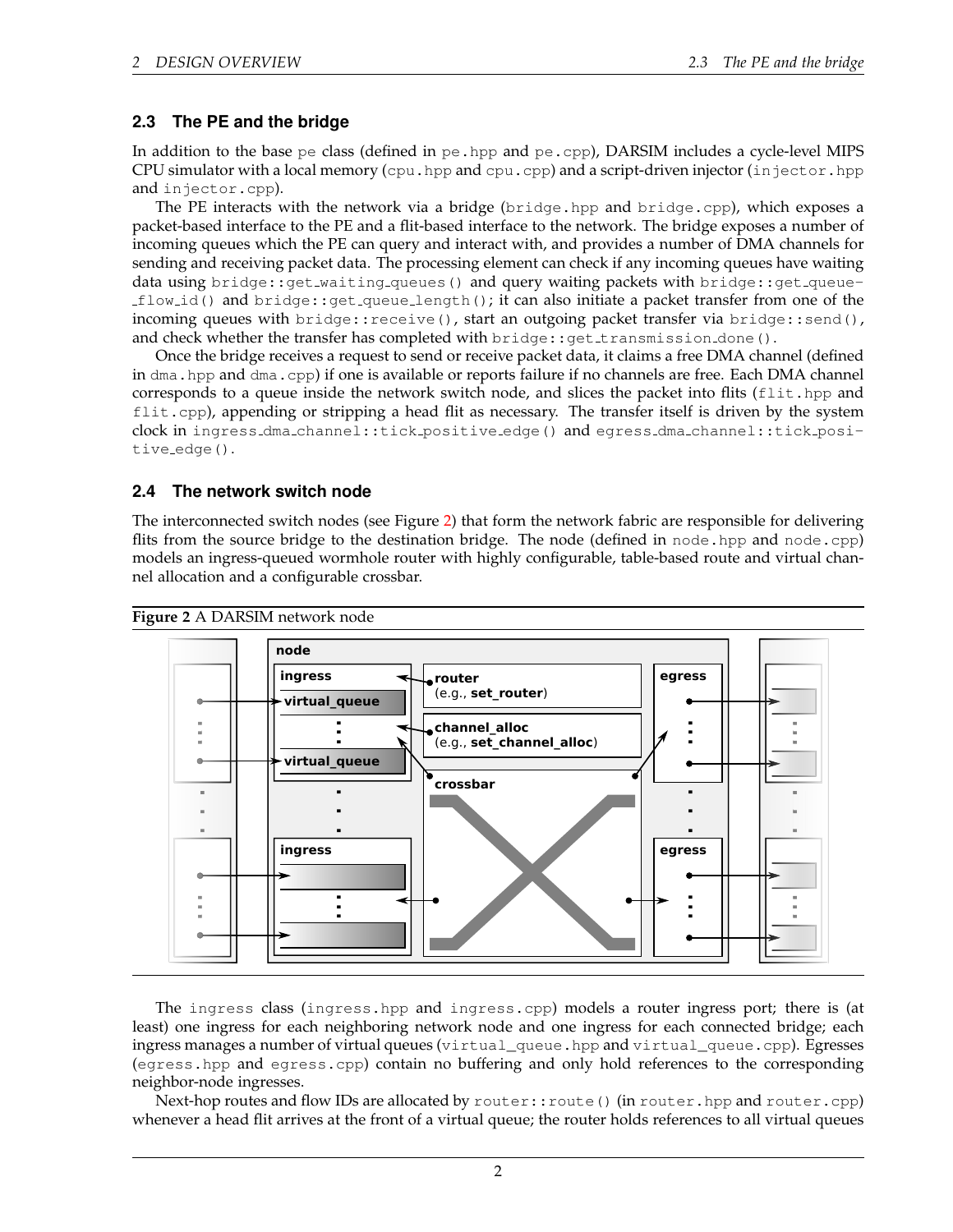in the node and directly modifies them by invoking virtual queue::front set next hop(). Specific router implementations inherit from the router class (for example, the configurable table-driven setrouter in set\_router.hpp and set\_router.cpp). Similarly, next-hop virtual channel allocation is handled by channel alloc::allocate() via a call to virtual queue::front set vq id(), and specific channel allocator implementations like set channel alloc in set\_channel\_alloc.hpp and set\_channel\_alloc.cpp. Each virtual queue remembers its next-hop assignments until the last flit of the current packet has left the queue.

Virtual queues with valid next-hop assignments compete for crossbar transfers to the next-hop node or bridge. In each clock cycle, crossbar::tick positive edge() examines the competing ingress queues and invokes virtual queue::front pop() of the winning queues and virtual queue::back push() of the corresponding next-hop queues until crossbar bandwidth for that cycle is exhausted.

#### <span id="page-4-0"></span>**2.5 Synchronized communication**

The virtual queue (defined in virtual\_queue.hpp and virtual\_queue.cpp) models a virtual channel buffer, and, as the only point of inter-thread communication, is synchronized in multi-thread simulations. The fine-grained synchronization ensures correctness even if the simulation threads are only loosely synchronized.

Synchronization is achieved via two mutual exclusion locks: virtual queue::front mutex and virtual queue::back mutex. During a positive edge of the clock, the two ends of the queue are independent, and operations on the front of the queue (e.g.,  $virtual\_queue::front\_pop()$ ) only lock front mutex while operations on the back (e.g., virtual queue::back push()) only lock back mutex; because no communication between the two occurs, flits added to the back of the queue are not observed at the front of the queue in the same cycle (so, for example, virtual queue::back\_is\_full() can report a full queue even if a flit was removed via virtual queue::front pop() during the same positive edge. During the negative clock edge, the changes made during the positive edge are communicated between the two ends of the queue, and both locks are held.

#### <span id="page-4-1"></span>**2.6 Initialization**

At startup, DARSIM reads a binary *image file* which describes the components of the network, how they are configured, and how they are connected; for tiles that include a CPU, the image also describes memory contents, the initial program counter, and the initial stack pointer. The image is generated from a text-based configuration file, and, optionally, MIPS executables, by the tool darimg, and parsed in  $sys:sys()$ .

If the system was configured to include injectors, they are programmed using one or more text-based *event files*. The event files specify packets to be sent in each cycle for each flow; they are read by event parser::event parser() and distributed to the injectors where the flows originate by calling injector::add event().

#### <span id="page-4-2"></span>**2.7 Statistics**

DARSIM collects various statistics during the simulation. To avoid synchronization in a multi-threaded simulation, each tile collects its own statistics (class tile\_statistics in statistics.hpp and statistics. cpp); a system\_statistics object keeps track of the tile\_statistics objects and combines them to report whole-system statistics at the end of the simulation.

To accurately collect per-flit statistics when the simulation threads are only loosely barrier-synchronized, some counters (for example, the elapsed flit transit time) are stored and carried together with the flit (see flit.hpp), and updated during every clock cycle.

## <span id="page-4-3"></span>**3 The Life of a Packet**

#### <span id="page-4-4"></span>**3.1 Injection from the source PE**

The packet is generated either by an injector (in injector::tick positive edge()) or by a system call executed by the MIPS CPU simulator (in cpu::syscall()) via a call to bridge::send() with